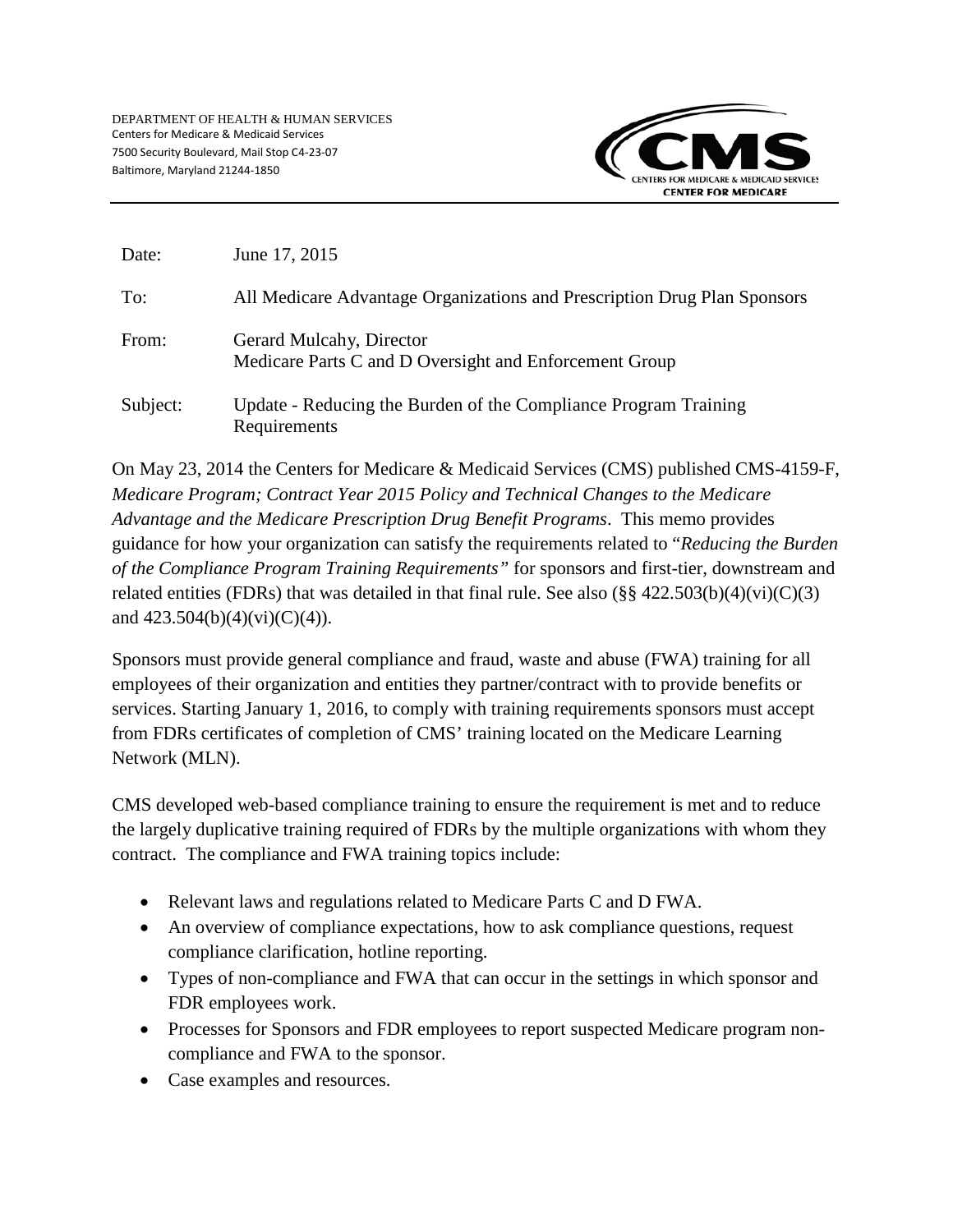CMS recognizes that many organizations use sophisticated training mechanisms and invest substantial resources to deliver and track their employee's compliance with CMS requirements. In the final rule, CMS stated that we would consider and determine if the CMS training modules could be available in a format for downloading into organizations' existing training systems. To further minimize the administrative burden on Sponsors and FDRs, CMS is broadening the availability of the CMS compliance program training.

Sponsors will have two (2) options for ensuring its FDRs (including the FDR's employees) have satisfied the general compliance and FWA training requirement that must be completed 90 days after initial hire/contracting and annually thereafter as described in the regulations and subregulatory guidelines.

- (1) FDRs and its employees can complete the general compliance and/or FWA training modules located on the CMS Medicare Learning Network (MLN). Once the individual completes the training, the system will generate a certificate of completion. The MLN certificate of completion must be accepted by all Sponsors.
- (2) FDRs may download, view or print the content of the CMS standardized training modules from the CMS website to incorporate into their organization's existing compliance training materials/systems. The CMS training content **cannot** be modified to ensure the integrity and completeness of the training. However, an organization can add to the CMS training to cover topics specific to their organization. Training materials are available at the following path:

[http://www.cms.gov/Outreach-and-Education/Medicare-Learning-Network-](http://www.cms.gov/Outreach-and-Education/Medicare-Learning-Network-MLN/MLNProducts/ProviderCompliance.html)[MLN/MLNProducts/ProviderCompliance.html](http://www.cms.gov/Outreach-and-Education/Medicare-Learning-Network-MLN/MLNProducts/ProviderCompliance.html)

CMS will accept either the MLN system generated certificates of completion, or, an attestation confirming that the organization has completed the appropriate compliance and FWA training. Attestations must include language specifying the entity complies with CMS compliance and FWA training requirements, and, if choosing to implement option (2) the training provided includes CMS content without modification. Further, sponsors and FDRs must maintain certificates or documentation of training completion and will furnish upon request a certificate of training such as certificates of completion, training logs, system generated reports, spreadsheets etc. FDRs providing training logs, reports, etc. must include at least employee names, dates of employment, dates of completion, passing scores (if captured) to clearly document training completion.

Sponsors are required to validate that all of the general compliance and FWA training requirements are completed by their FDRs. In addition, Sponsors are accountable for maintaining